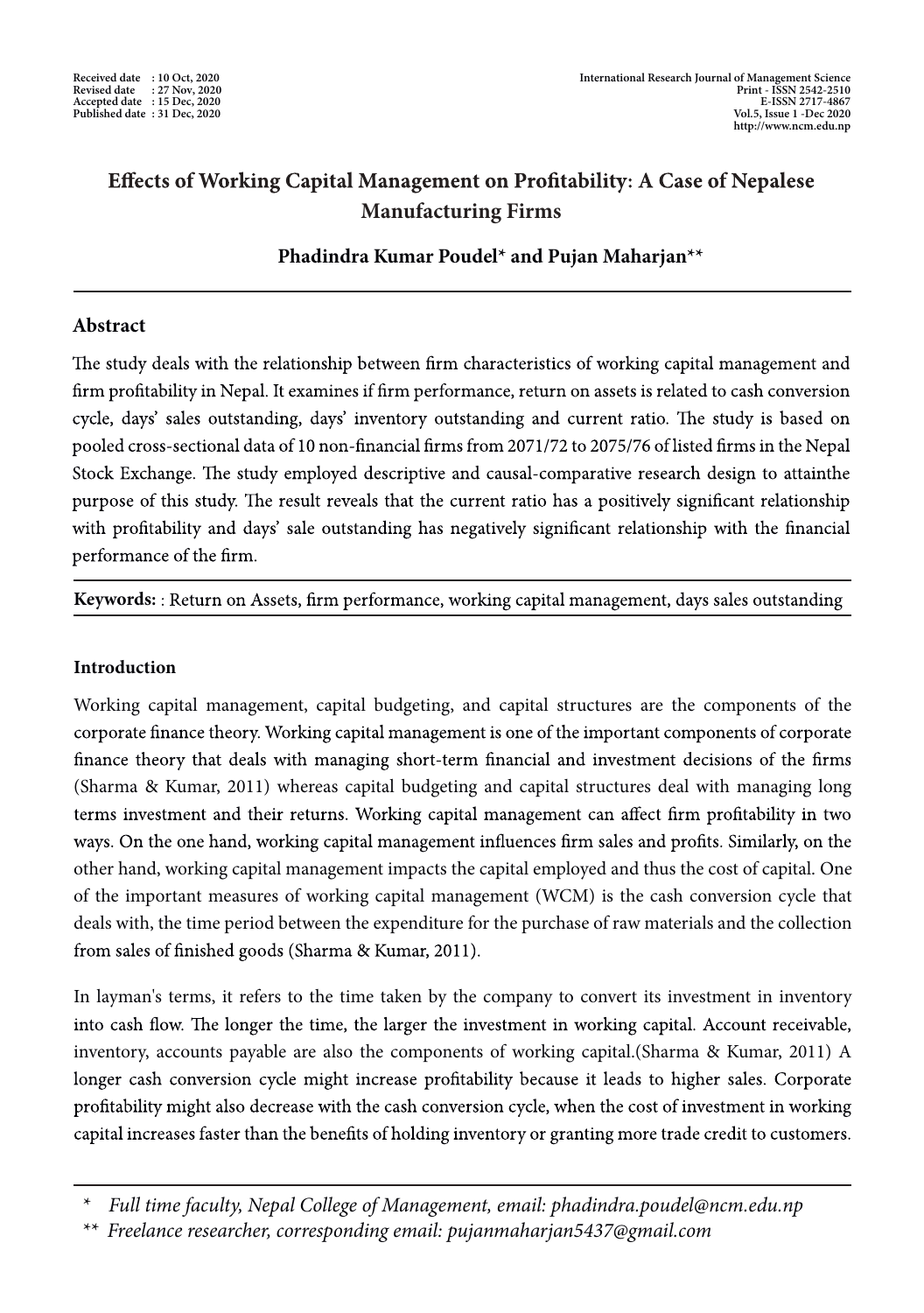Many companies having excellent future growth and best-forecasted cash flow statement fail because of neglecting the financing of working capital (Richards & Laughlin, 1980). According to the past studies, inadequate working capital management and long-term financing cause failure in the business sector. In the past research papers, corporate finance has focused extensively on the study of long-term financial decisions, particularly along with investments, capital structure, or company valuation decisions. However, working capital management also directly affects the liquidity of the company as in layman's term. WCM deals running of a business unit and its growth. Likewise, in the past, many researchers like Garcia-Teruel & Martinez-Solano(2007), Samiloglu & Demirgunes(2008), (Tahir and Anuar 2015)have studied the cash conversion cycle and its components as the variable of the working capital management to identify its effects on profitability. However, the results of the studies are different from one another. Gitman (1974) deals with the fact that aggressive working capital policies i.e. minimum investment in current assets coupled with extensive use of short-term credit enhances profitability, however, sufficient investment in current assets is also important if permanent assets are financed by short-term financing source as it increases insolvency risk in an organization.

The efficiency in working capital management is important for the operation of the firm, especially for production firms as it accounts for over half of its total assets. For a trading or distribution company, they composite quite half of their total assets and which directly affect the profitability and liquidity of the company (Raheman & Nasr, 2007). The improper working capital management will be very expensive for the companies as it may cause the bankruptcy of the company even though their profitability is positive. The working capital management is important for maintaining liquidity in day-to-day operations to ensure smooth running and meeting the firm's obligations (Eljelly, 2004). Working capital management is not a simple and easy task. So, managers must make sure that business operation is both efficient as well as profitable. There is a chance of a mismatch in current assets and current liability during this process, which could affect the growth and profitability of the business.

Working capital management is important due to its effects on the firm's profitability and risk, and consequently its value (Smith, 1980). Specifically, working capital investment involves a tradeoff between profitability and risk. This means decisions that tend to increase in profitability tend to increase risk, and, conversely, decisions that focus on risk reduction will tend to decrease potential profitability. Gitman (1974) argued that the cash conversion cycle was a key factor in working capital management. Similarly, Shin and Soenen (1998) have highlighted the importance of shortening the cash conversion cycle (CCC), as managers reduce the cycle to a reasonable minimum, it increases the value of the shareholders. Actually, the cash conversion cycle deals with decisions about how much to invest in the customer and inventory accounts, and how much credit to accept from suppliers, which represents the average number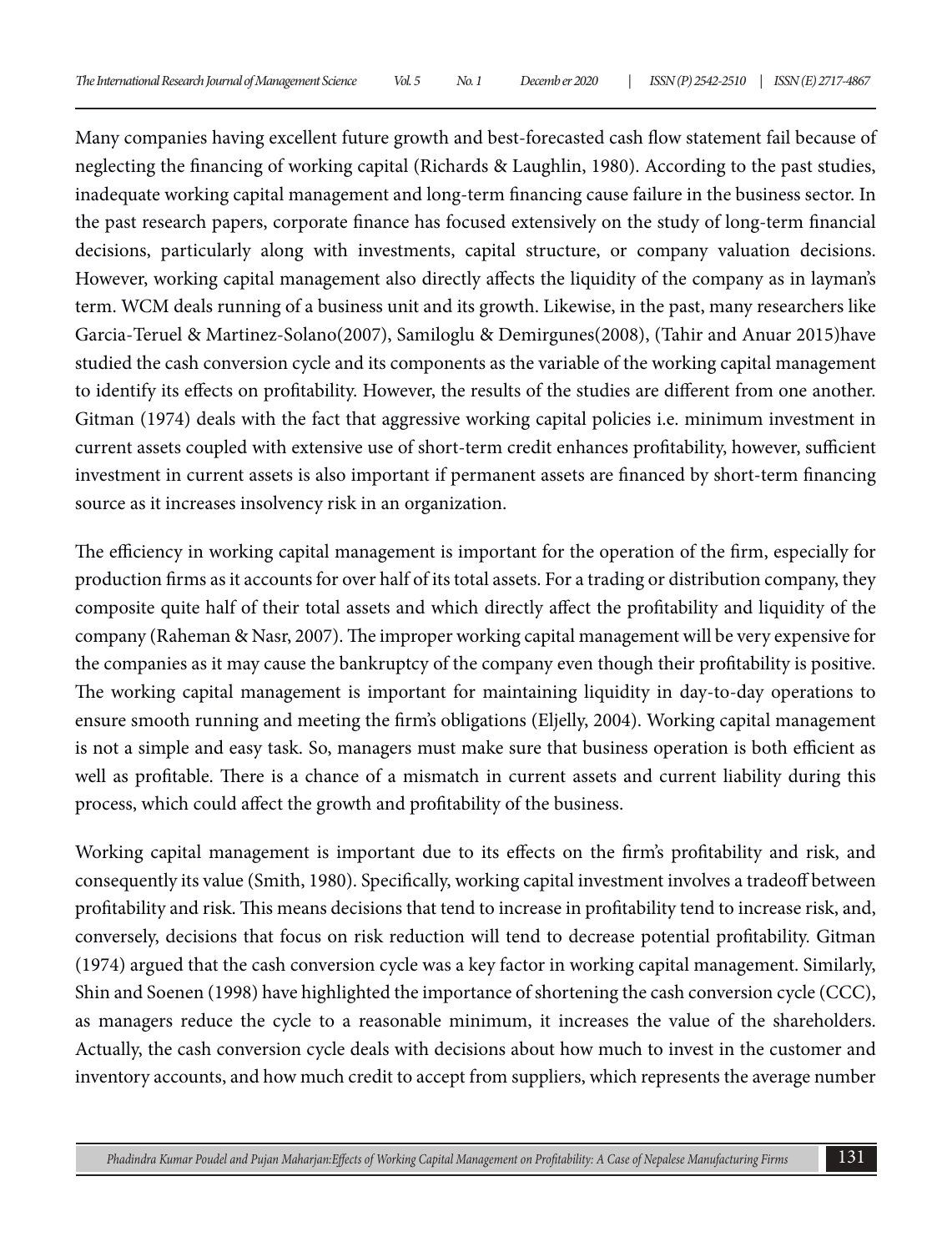of days between the date when the firm must start paying its suppliers and the date when it begins to collect payments from its customer.

Shin and Soenen (1998) state that the relationship between efficient working capital management and a firm's profitability used net-trade cycle (NTC) as a measure of working capital management. The study found that there is strong negative relationship between the length of firm's net-trade cycle and its profitability. Iqbal & Wang(2018)empirically examined in their study that "paying full attention to the cash conversion cycle" has enormous effect on working capital. The findings of study suggest that managers can create value for their shareholder by minimizing their cash conversion cycle and reducing inventory days to the least minimum through effective management of working capital i.e. there is negative relation between profitability and working capital measured as cash conversion cycle and inventory days.

Prior studies have used measures based on the cash conversion cycle to analyze whether shortening this cycle has positive or negative effects on the firm's profitability. Many researchers support the fact that the profitability of the firm can be enhanced by reducing the net credit period however, there is no empirical evidence available regarding the relationship of working capital management and profitability of Nepalese companies. Thus, this study of working capital management occupies an important place in Nepalese non-financial firms. The study has been considered important as no studies have recently been conducted which would provide knowledge of working capital and firm performance in Nepalese nonfinancial sectors especially in manufacturing sectors. This study is guided with a notion relating to the effects of working capital management on profitability of companies in Nepal. The most of companies in the world fail because of the inadequate capital, cash flows management and inventory control. A survey conducted in the UK indicated that above 20% of firm failures was due to irrecoverable debts or poor receivable management (Padachi, 2006).

The paper is organized into five sections. Section I of this study deals with the introduction of the study, section II discusses about the review of literature, and the theoretical framework of this study while section III presents the research methodology. An Overall analysis has been presented in section IV and summary and conclusion are presented in section V.

### **Review of Literature**

The studies reviewed various variables to analyze the WCM and profitability relationship. Here are the major studies related to the effect of working capital management on profitability:

Garcia-Teruel and Martinez-Solano (2007) study the relationship between efficient working capital management and firm's profitability. The study shows that there is a negative significant relationship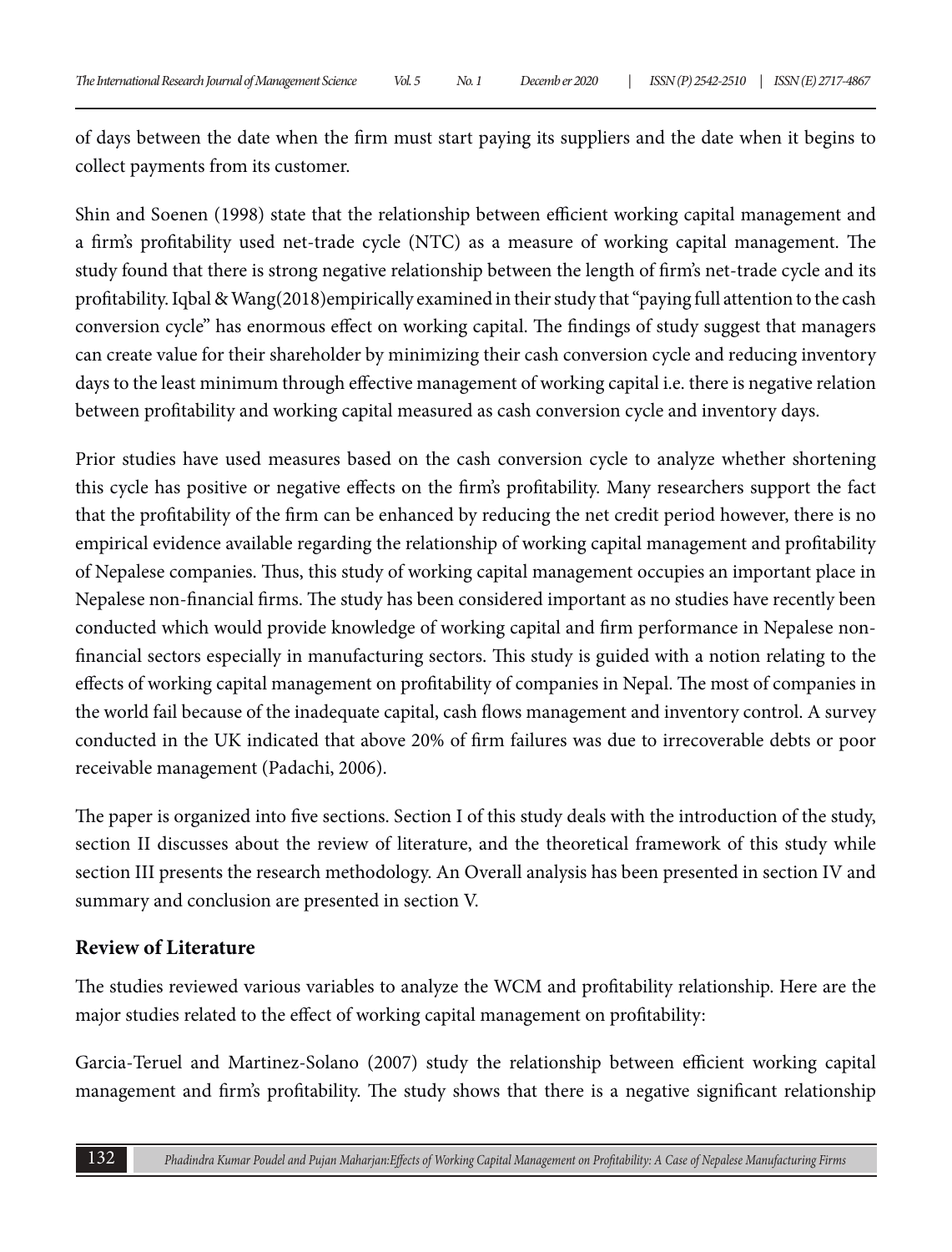between the days of inventory outstanding (DIO), days of sales outstanding (DSO), cash conversion cycle (CCC), and return on assets (ROA). The authors further added that SMEs have to be concerned with working capital management because they can also create value by reducing their cash conversion cycle to minimum, as far as that is reasonable. Further, Samiloglu and Demirgunes (2008) study of the effect of working capital management on profitability draws the same conclusion as Garcia-Terueland Martinez-Solano i.e. there is a negative significant relationship between working capital management as days sales outstanding, days inventory outstanding, and profitability as return on assets.

Whereas, Sharma & Kumar (2011) examined that there is a positive relationship between working capital management and profitability in Indian companies. The study further reveals that the number of days' inventory is negatively correlated with a firm's profitability, whereas the number of days accounts receivables and cash conversion period show a positive relationship with corporate profitability. Moreover, in a study of working capital management evidenced, there is a negative relationship between working capital management measure as days inventory outstanding, days sales outstanding, and cash conversion cycle with the profitability measure as return on assets and return on invested capital (ROIC) (Lyngstadaas & Terje, 2016). Similarly, there is a negative relationship between the return of assets and cash conversion cycle of profitability and working capital management respectively (Nwude, Agbo, &Ibe, 2018). Likewise, there is a negative relationship between working capital management variable days' sales outstanding and profitability variable return on assets (Tahir &Anuar, 2015).

Similarly, there is negative relationship between working capital management and gross operating income (Girma, 2019). Likewise, there is negative relationship between working capital management as measured by days' inventory outstanding, days' sales outstanding, cash conversion cycle and profitability measure as gross operating income(Bhatia and Srivastava, 2016). Further the study examines that days sales outstanding and days inventory outstanding are not significant with the gross operating profit and there is negative relationship between net trade cycle (NTC) and CCC with the profitability. Similarly, there is negative relation between CCC measure as variable of working capital management and gross operating profit along with the days' sales outstanding (Adekola, Samy et al. 2017). Further, in study there is positive relationship between current ratio, days inventory outstanding and gross operating profit.

Sultan & Murtaza(2019) mention that there is also negative relationship between working capital management measured as cash conversion cycle and current ratio with the operating profit of firms whereas Madushanka & Jathurika(2018) on impact of liquidity ratios on profitability state that there is no significant relation of current ratio with the profitability measure as ROA and ROE but there is positive relationship between the quick ratio and profitability of the firms. There is negative relationship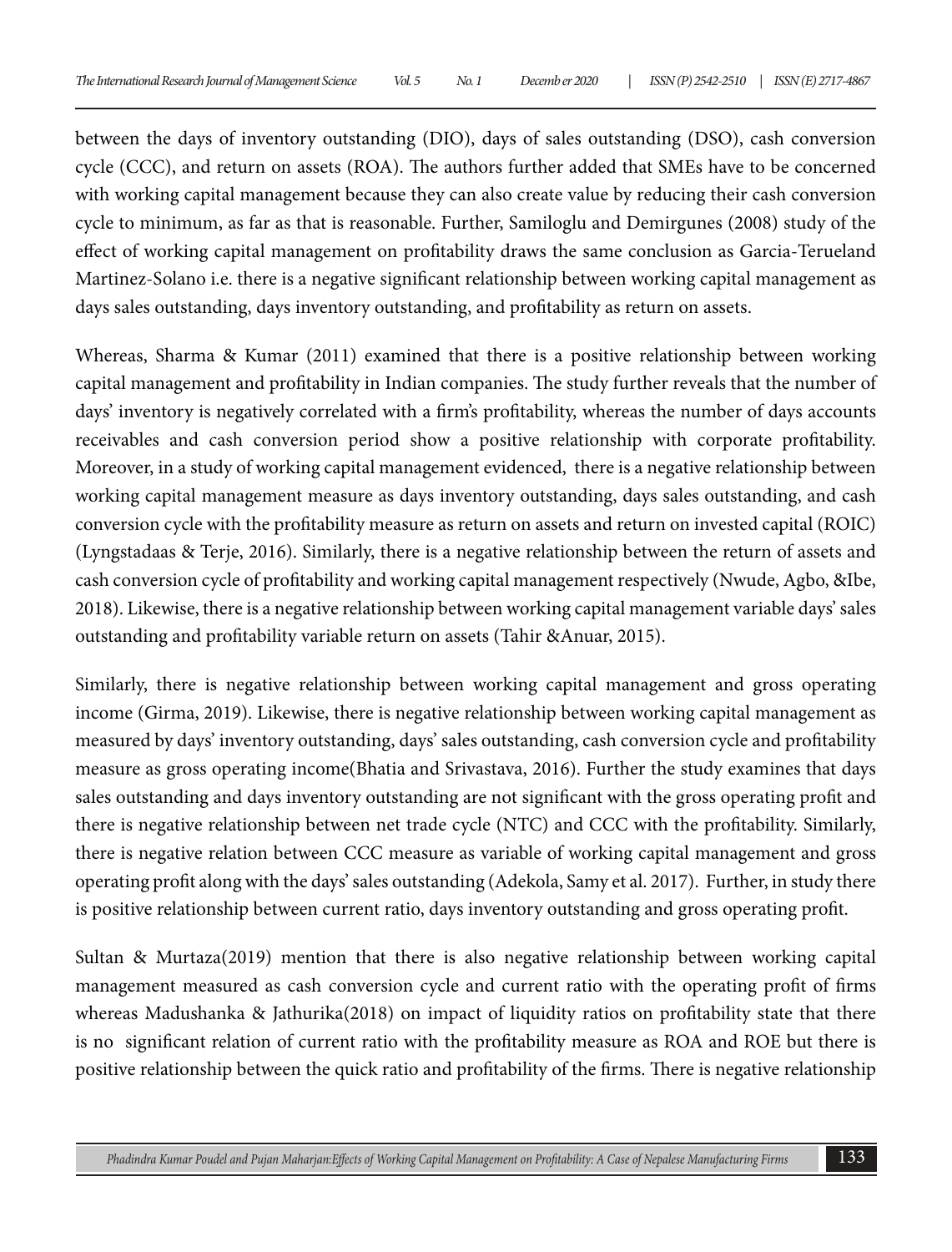between cash conversion cycle, days' inventory outstanding, days' sale outstanding, and the profitability as measure by net operating capital. In addition, there is positive relation between CR and net operating income/profit (Adekola, Samy et al. 2017).

### **Conceptual Framework**

Based on the previous overview of the study and hypothesis, following conceptual framework has been formed:



*Figure 2.1 : Theoretical framework*

On the basis of overall preliminary review of literature related to the present area of interest of the study, the present researcher has developed a conceptual framework to govern the research in a more systematic manner. Here ROA is used as a dependent variable because ROA has been used byDeloof (2003), Wang (2002), Elielly(2004) Samiloglu and Demirgunes (2008), Garcia-Teruel and Martinez-Solano (2007), Sharma and Kumar (2011), Iqbal and Wang (2018), Madushanka & M.Jathurika (2018) in their studies. The return on assets is a better measure since it relates the profitability of the company to the asset base(Padachi 2006). And Days inventory outstanding, days sales outstanding, cash conversion cycle and current ratio used as the independent variable or explanatory and is considered for measuring working capital.

(Hillergren and Björkman 2014)Days payable outstanding and size are used as a variable affecting the profitability in their research paper.

**Days sales outstanding (DSO):** It is also known as days account receivable. It expresses the number of days' worth of sales (or revenue) still outstanding in the balances (receivables). It can also define as average account receivable divided by sales or revenue multiply by total number of days in years. In layman term it denotes the number of days that the firm take to collect it payment from its debtors. It can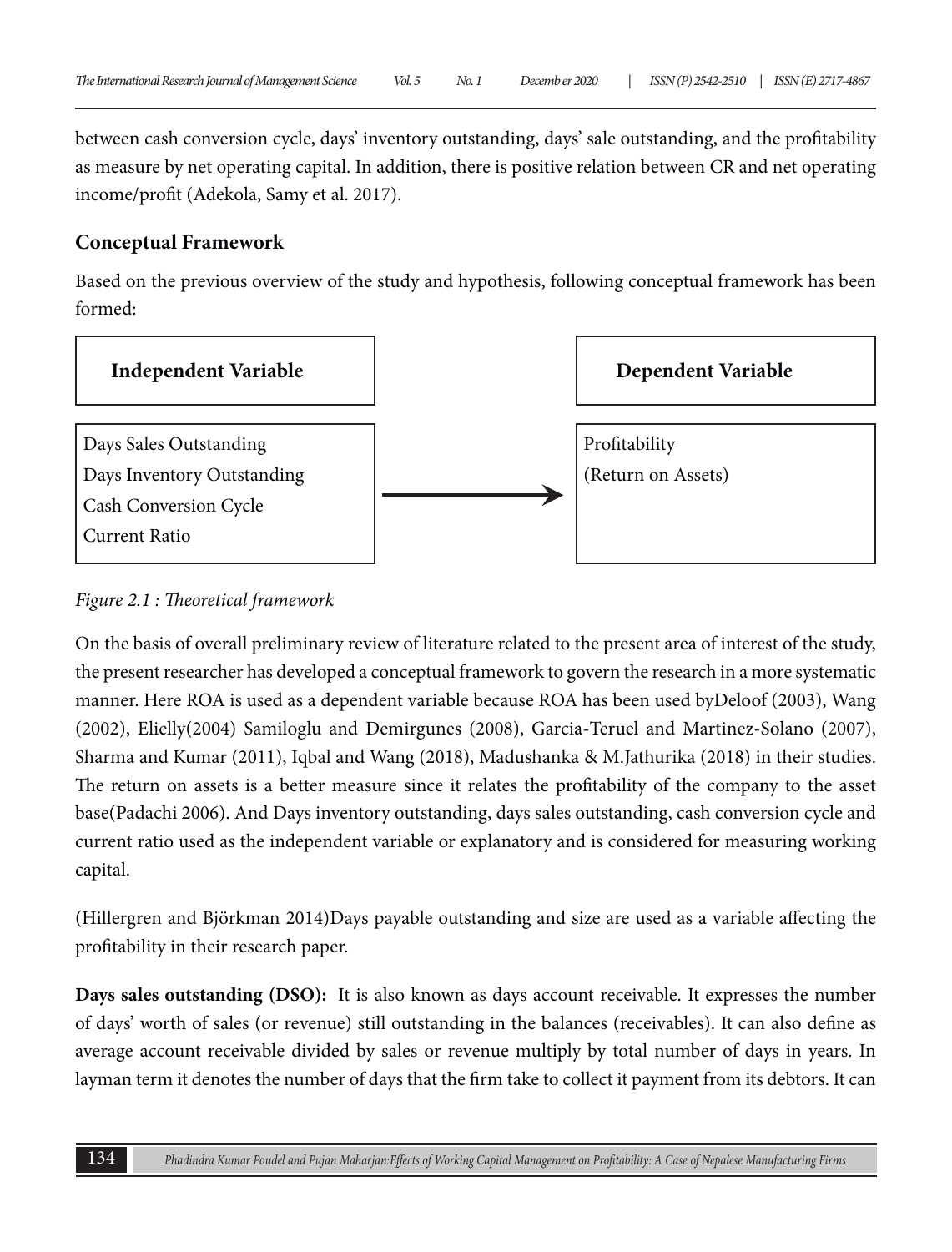be improved by optimizing the collection process in a company. The lower value of DOS is considered as best which refers to, a company is able to collect receivable in short time. It is calculated as (Rehn 2012):

$$
DSO = \frac{Avg.Account\text{ Receivable}}{\text{sales}} \times 365
$$

**Days inventory outstanding (DIO):** It is a financial and operational figure that estimates the value of inventory. It can also be defined as average inventory divided by cost of goods sold and multiply by no. of days in years. The value is given by days of inventory outstanding, in terms of cost of goods sold. The company prefers the lower value of DIO because it refers that the company is making sales rapidly and having good turnover in business. Numerically it is express as(Rehn 2012):

$$
DIO = \frac{Avg.Inventory}{COGS} \times 365
$$

**Cash conversion cycle (CCC)**: It expresses the time that company takes for converting its investment in inventory and other resources into cash flow from sales or it can also be defined as how much time the company need to collect it receivable,sell its inventory and pay its bill without any penalties. In layman's term, it refers to the sum of days' inventory outstanding and days sales outstanding minus days payables outstanding. The cash conversion cycle can be negative when days' payable outstanding is greater than sum of days inventory outstanding and days sales outstanding. Numerically it is express as (Rehn 2012):

#### *CCC=DIO+DSO-DPO*

**Current ratio (CR):** It measures a company's ability to pay short-term obligation within one period. It is also known as liquidity ratio. It compares companies' current assets to its current liabilities. In lay man's term, it refers to current assets divided by the current liabilities. Current ratio deals with the company assets that are cash. It is calculate as(Rehn 2012):

$$
CR = \frac{Current\ Assets}{Current\ Liabilities}
$$

**Return on assets (ROA):** In layman's term, ROA is the profit indicator of company which deals with how much profit a company is able to generate from it assts. It is shown in percentage and higher the ROA higher the profit for the company and vice versa. The numerical formula of ROA is(Rehn 2012):

$$
ROA = \frac{Net\ income}{Total\ assets}
$$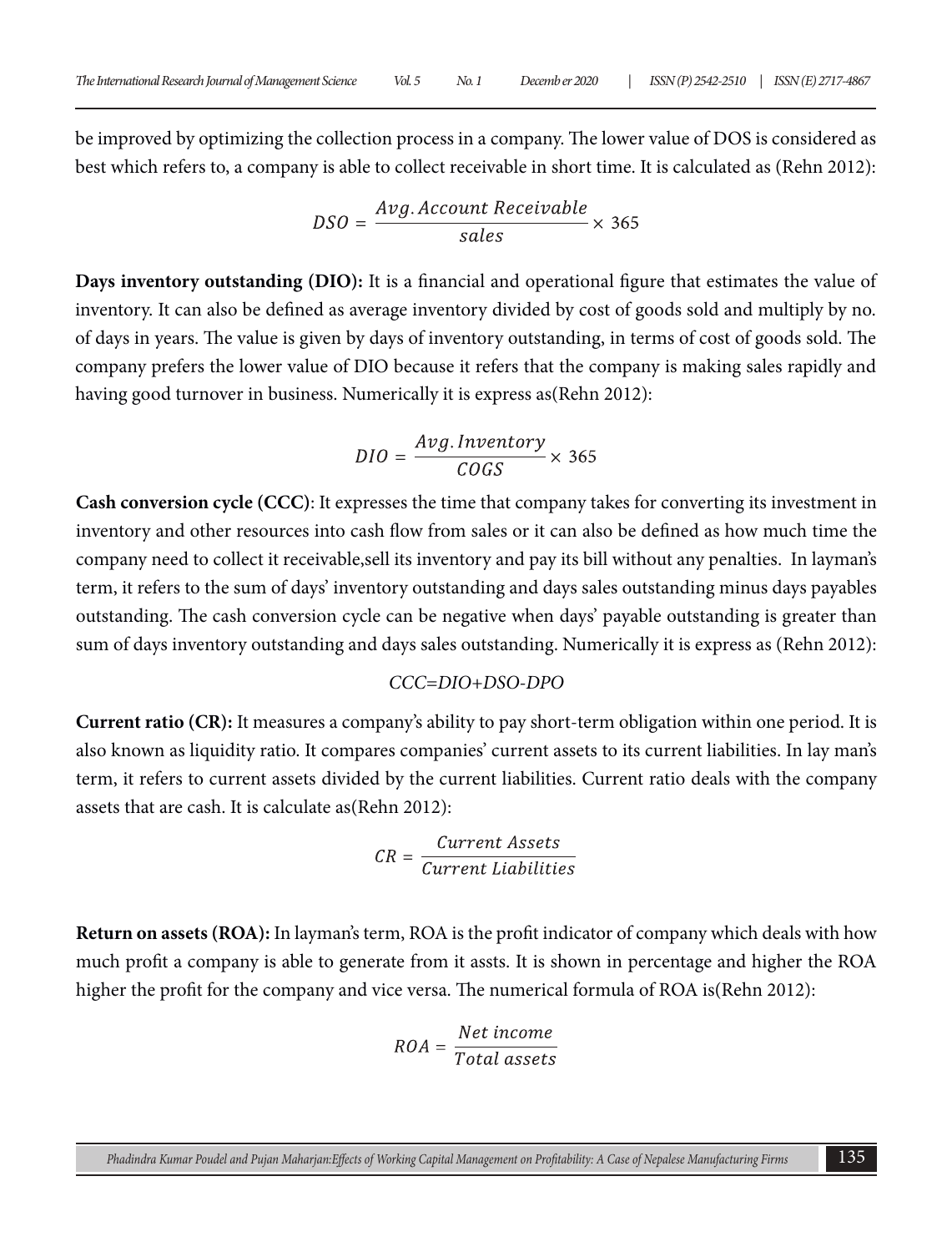# **Hypotheses of the study**

This research takes into consideration a proposition in the form of a null hypothesis (H0) to confirm the statistical significance of the association between different selected constructs of the study. In this case, as per above stated purpose, the level of overall impacts is to consider as the ultimate effects of working capital management in the profitability of companies. Considering these constructs, the following working hypotheses have been generated for empirical assessment:

**H1:** There is no significant relationship between days' sales outstanding and return on assets.

**H2:** There is no significant relationship between days' inventory outstanding and return on assets.

**H3:** There is no significant relationship between cash conversion cycle and return on assets.

**H4:** There is no significant relationship between the current ratio and return on assets.

# **Research Methodology**

This study is based on secondary data only. The required data and information have been extracted from the listed non-financial firms from NEPSE data base of 5 years period i.e. 2071/72 to 2075/76. There are 64 non-financial firms listed in the NEPSE which is regarded as the population of this study.

| S.N | Companies                 | Years              | Observation |
|-----|---------------------------|--------------------|-------------|
|     | HDL                       | 2071/72 to 2075/76 | 5           |
|     | UNL                       | 2071/72 to 2075/76 |             |
| 3   | BNL                       | 2071/72 to 2075/76 |             |
| 4   | <b>NTC</b>                | 2071/72 to 2075/76 |             |
| 5   | SHL                       | 2071/72 to 2075/76 |             |
| 6   | <b>TRH</b>                | 2071/72 to 2075/76 |             |
|     | <b>BPCL</b>               | 2071/72 to 2075/76 |             |
| 8   | <b>CHCL</b>               | 2071/72 to 2075/76 |             |
| 9   | AKJCL                     | 2071/72 to 2075/76 |             |
| 10  | <b>STC</b>                | 2071/72 to 2075/76 |             |
|     | <b>Total Observations</b> |                    | 50          |

Table 1: Selection of firms, period of studies, and number of observations

This study does not cover all the non-financial firms because of unavailability data. Moreover, the study period begins only from 2071/2072. Based on convenient sampling, ten companies are selected as a sample of this study. To analyze the relationship among different variables, the study uses pooled cross section data of 10 firms as shown in table 1. Thus, the study is based on 50 observations. The non-financial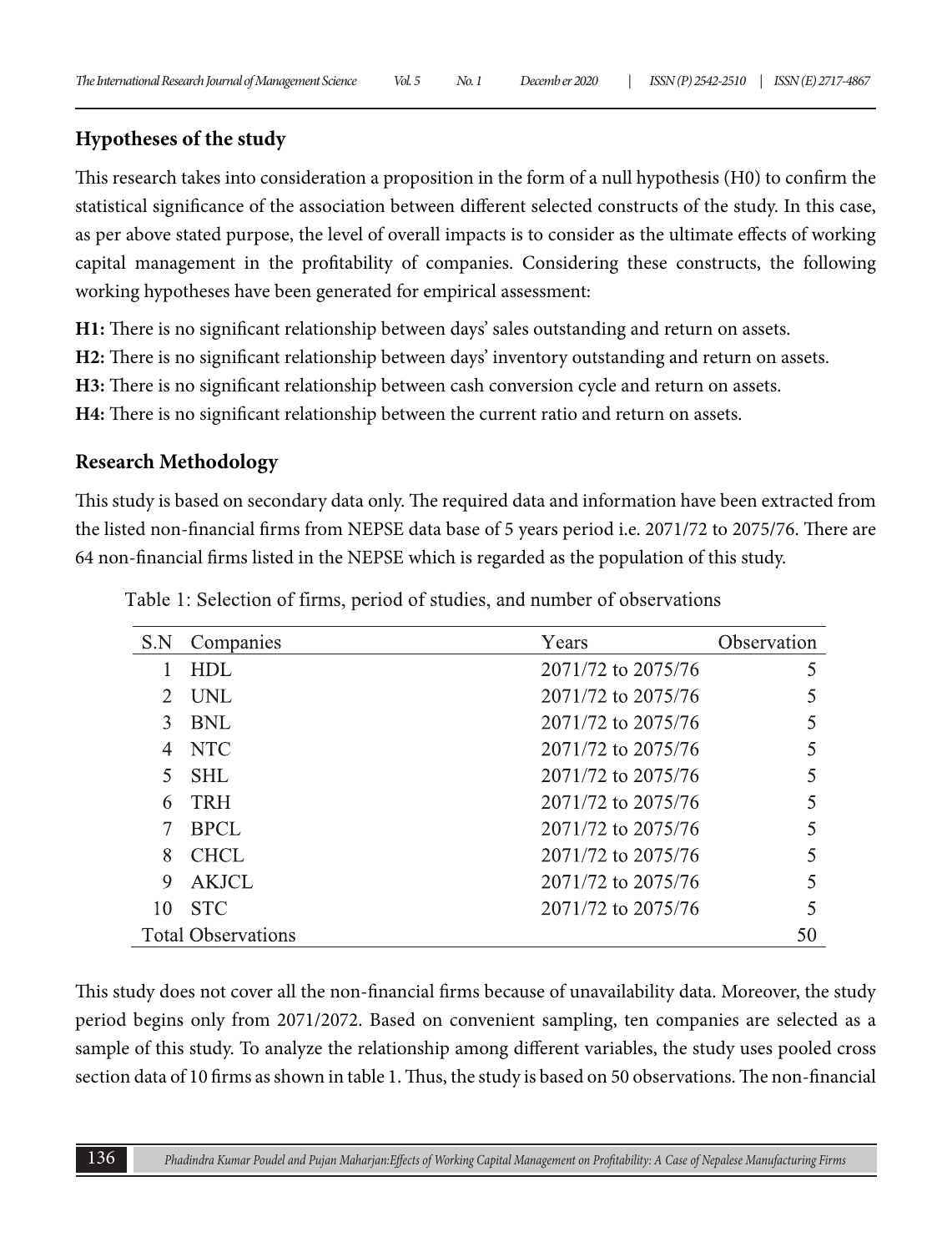firms selected for the study can be considered as representative of manufacturing and processing, hotel, hydro, trading and other firms.

#### **Data Presentation and Analysis**

These sections deal with the determinants of days' sales outstanding, days' inventory outstanding, cash conversion cycle, and current ratio on the return on assets of the portfolio of companies in Nepal.

#### **Descriptive Statistics**

#### **Table 4.1: Descriptive statistics**

*Table 4.1 displays the descriptive statistics of the variables used in the study from 2071/72 to 2075/76 years of Nepalese non-financial firms listed in the NEPSE database. The dependent variable is ROA, defined as the profit indicator of a company that deals with how much profit a company can generate from its assets. Independent variable such as DSO, defined as several days'worth of sales (or revenue) still outstanding in the balances (receivables), DIO, defined as the financial and operational figure that estimates the value of inventory, CCC, defined as the time that company takes for converting its investment in inventory and other resources into cash flow from sales and CR, defined as company's ability to pay short-term obligation within one period. The summary of data has been classified into three categories based on profitability ratio. they are, Panel A shows the result of description of sample firms less than 6 percent, panel B shows the result of description of the sample more than 6 percent and panel C shows the result of description of a sample of a combination of both panels. The firm's years' observation is classified into three groups i.e. 15 firms years in panel A, 35 firm years in panel B, and 50 firms years in Panel C i.e. in the full sample.*

|            | Panel A: Descriptive statistics of sample firms less than 6% profit |       |                                                                     |           |         |  |  |  |
|------------|---------------------------------------------------------------------|-------|---------------------------------------------------------------------|-----------|---------|--|--|--|
|            | Median<br>Mean                                                      |       | Std. Deviation                                                      | Minimum   | Maximum |  |  |  |
| <b>DSO</b> | 87.00                                                               | 43.55 | 92.72                                                               | 10.65     | 280.89  |  |  |  |
| DIO        | 78.11                                                               | 54.53 | 76.45                                                               | 0.00      | 177.52  |  |  |  |
| <b>CCC</b> | $-87.16$                                                            | 42.34 | 313.60                                                              | $-601.59$ | 252.74  |  |  |  |
| CR.        | 0.88                                                                | 0.90  | 0.52                                                                | 0.22      | 2.03    |  |  |  |
| <b>ROA</b> | 0.01                                                                | 0.01  | 0.03                                                                | $-0.04$   | 0.06    |  |  |  |
|            |                                                                     |       | Panel B: Descriptive statistics of sample firms more than 6% profit |           |         |  |  |  |
| DSO        | 37.50                                                               | 40.15 | 15.60                                                               | 13.64     | 66.98   |  |  |  |
| DIO        | 110.76                                                              | 87.42 | 127.27                                                              | 11.82     | 573.71  |  |  |  |
| CCC        | 4.63                                                                | 11.00 | 190.26                                                              | $-369.19$ | 490.46  |  |  |  |
| CR         | 5.22                                                                | 2.00  | 10.90                                                               | 0.77      | 62.98   |  |  |  |
| <b>ROA</b> | 0.17                                                                | 0.12  | 0.12                                                                | 0.06      | 0.59    |  |  |  |
|            |                                                                     |       | Panel C: Descriptive statistics of full sample                      |           |         |  |  |  |
| <b>DSO</b> | 52.35                                                               | 40.24 | 56.13                                                               | 10.65     | 280.89  |  |  |  |
| DIO        | 100.96                                                              | 81.45 | 114.62                                                              | 0.00      | 573.71  |  |  |  |
| <b>CCC</b> | $-22.91$                                                            | 11.70 | 234.56                                                              | $-601.59$ | 490.46  |  |  |  |
| CR         | 3.91                                                                | 1.56  | 9.30                                                                | 0.22      | 62.98   |  |  |  |
| <b>ROA</b> | 0.12                                                                | 0.10  | 0.12                                                                | $-0.04$   | 0.59    |  |  |  |

*Phadindra Kumar Poudel and Pujan Maharjan:Effects of Working Capital Management on Profitability: A Case of Nepalese Manufacturing Firms* 137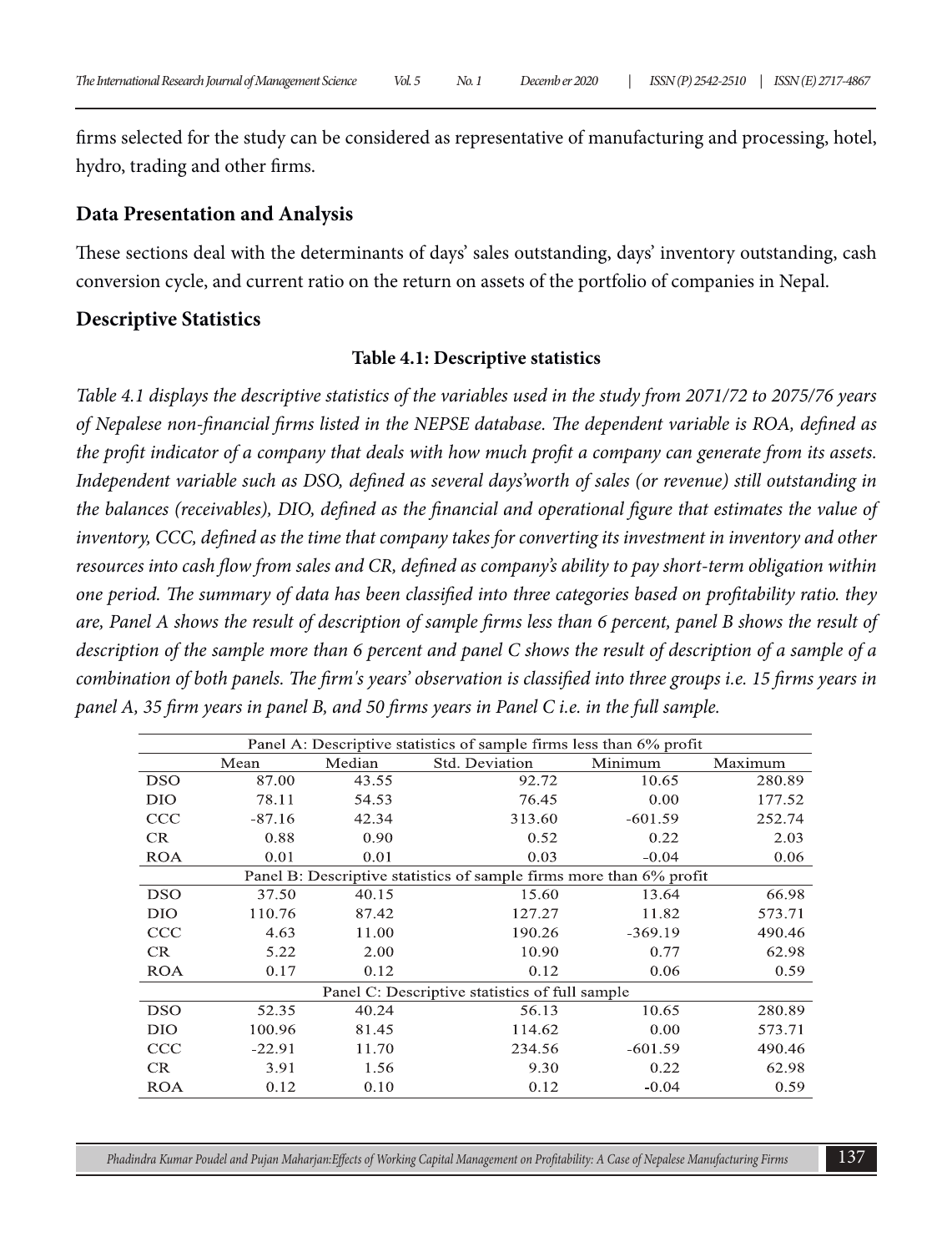Table 4.1 sorts out all the sample firms into three portfolios. The summary statistics for portfolios have been sorted out by profitability ratio shown in Panel A, Panel B and full sample in Panel C.

Panel A of Table 4.1, the portfolio sorted by return on assets has been presented. Here descriptive statistics show that the mean of DSO is 87.00 and the median is 43.55 with a standard deviation of 92.72 and a minimum value of 10.65 and a maximum value of 280.89. This implies the value of DSO can deviate on both sides by 92.72. The mean of DIO is 78.11 and the median is 54.53 with a standard deviation of 76.45 and a minimum value of 0.00 and a maximum value of 177.52. This implies values of DIO can deviation on both sides by 76.45. The mean of CCC is -87.16 and the median is 42.34 with a standard deviation of 313.60 and a minimum value of -601.59 and a maximum value of 252.74. This implies values of CCC can deviate on both sides by 313.60. The mean of CR is 0.88 and the median is 0.90 with a standard deviation of 0.52 and a minimum value of 0.22 and a maximum value of 2.03. This implies values of CR can deviate on both sides by 0.52. The mean of ROA is 0.01 and the median is 0.01 with a standard deviation of 0.03 and a minimum value of -0.04 and a maximum value of 0.06. This implies that values of ROA can deviate on both sides by 0.03.

Panel B of Table 4.1, the portfolio sorted by return on assets has been presented. Here in the above table, Days sales outstanding have a mean of 37.50 and median of 40.15 with a standard deviation of 15.60, which ranges from a minimum of 13.64 to a maximum of 66.98. This implies that the value of DSO can deviate on both sides by 15.60. Days' inventory outstanding has a mean of 110.76 and median of 87.42 with a standard deviation of 127.27 that ranges from 11.82 to 573.71. This implies that the value of DIO cans deviation on both sides by 127.27. The Cash conversion cycle has a mean of 4.63 and a median of 11.00 with a standard deviation of 190.26 that ranges from -369.19 to 490.46. This implies that the value of CCC can deviate on both sides by 190.26. The Current ratio has a mean of 5.22 and a median of 2.00 with a standard deviation of 10.90 that ranges from 0.77 to 62.98. This implies that the value of CR can deviate on both sides by 10.90. The Return on Assets has a mean of 0.17 and a median of 0.12 with a standard deviation of 0.12 that ranges from 0.06 to 0.59 i.e. minimum to maximum. This implies that the value of ROA can deviate on both sides by 0.12.

Panel C of Table 4.1, the portfolio sorted by return on assets has been presented. Here descriptive statistics show that the mean of DSO is 52.35 and the median is 40.24 with a standard deviation of 56.13 and a minimum value of 10.65 and a maximum value of 280.89. This implies that the value of DSO can deviation on both sides by 56.13. The mean of DIO is 100.96 and the median is 81.45 with a standard deviation of 114.62 and a minimum value of 0.00 and a maximum value of 573.71. This implies that the values of DIO can deviate on both sides by 114.62. The mean of CCC is -22.91 and the median is 11.70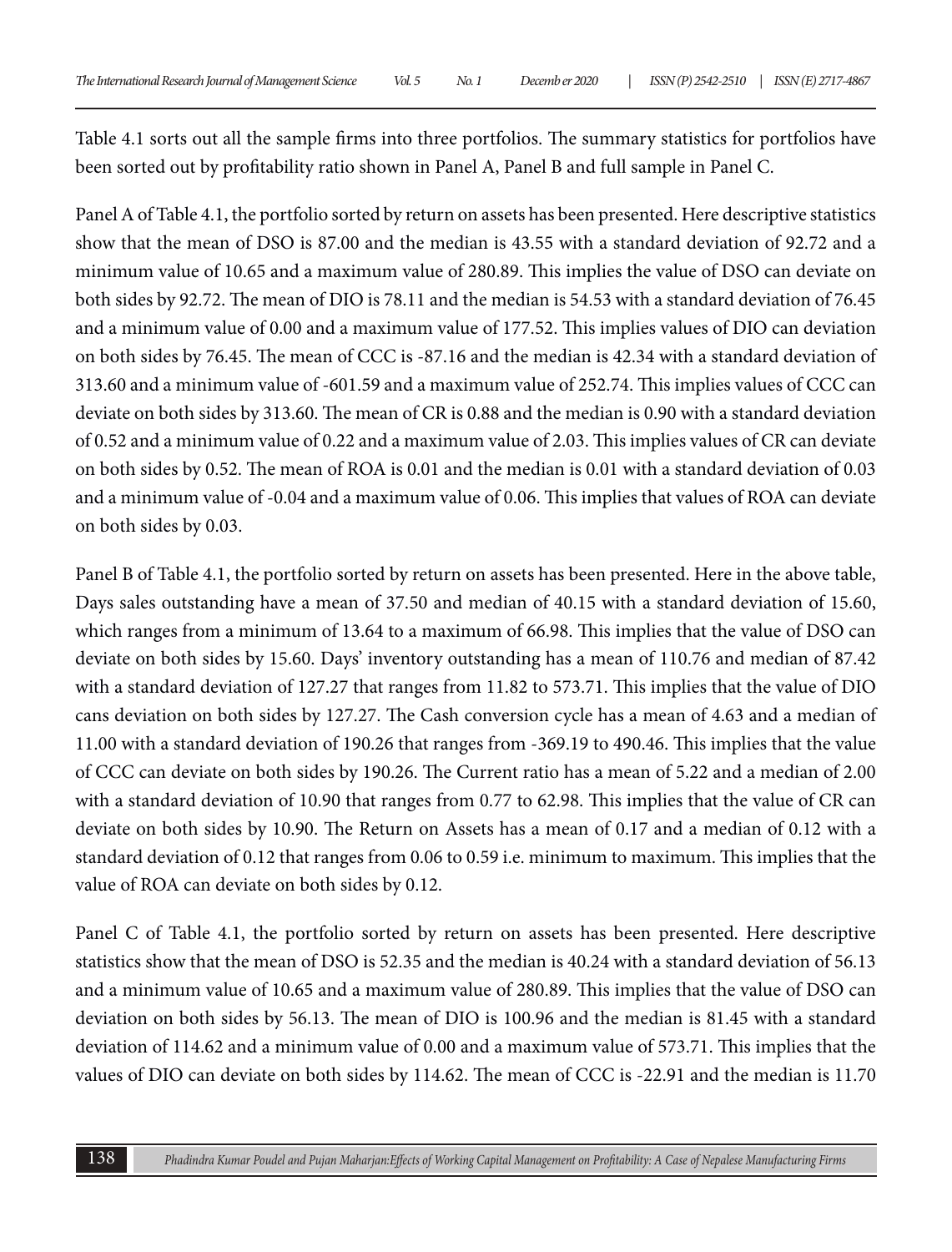with a standard deviation of 234.56 and minimum value of -601.59 and a maximum value of 490.46. This implies that the values of CCC can deviate on both sides by 234.56. The mean of CR is 3.91 and the median is 1.56 with a standard deviation of 9.30 and a minimum value of 0.22 and a maximum value of 62.98. This implies that the values of CR can deviate on both sides by 9.30. The mean of ROA is 0.12 and the median is 0.10 with a standard deviation of 0.12 and a minimum value of -0.04 and a maximum value of 0.59. .

Therefore, DSO has an average days of 145.77, 40.31 and 145.77 which estimate their size of outstanding receivables in Panel A, B and C respectively. DIO has an average days of 88.76, 292.765 and 286.855 that a company holds inventory for before turning into sales in Panel A, B and C respectively. CCC has an average days of 292.765 to convert its investment in inventory or receivable from sales in panel B. But in panel A and C, CCC has a negative average value which studies that the company has less time to sell its inventory or receivable and receive cash from customers. CR has an average value of 1.125, 31.875 and 31.6 which deals with a company's ability to pay its short-term obligation within a year. Likewise, Panel A, B and C Company has a profitability of 1%, 32.5% and 27.5% respectively.

### **The Correlation Analysis**

#### **Table 4.2: Correlation analysis**

*Table 4.2 displays the correlation analysis of the variables used in the study from 2071/72 to 2075/76 years of Nepalese non-financial firms listed in the NEPSE database. The dependent variable is ROA, defined as the profit indicator of a company that deals with how much profit a company is able to generate from its assets. Independent variable such as DSO, defined as a number of days' worth of sales (or revenue) still outstanding in the balances (receivables), DIO, defined as a financial and operational figure that estimates the value of inventory, CCC, defined as the time that company takes for converting its investment in inventory and other resources into cash flow from sales and CR, defined as company's ability to pay short-term obligation within one period.*

|            | <b>DSO</b>           | DIO       | CCC  | CR   | ROA |
|------------|----------------------|-----------|------|------|-----|
| <b>DSO</b> |                      |           |      |      |     |
| DIO        | $-.281$ <sup>*</sup> |           |      |      |     |
| CCC        | $-.150$              | $.709***$ |      |      |     |
| <b>CR</b>  | $-.078$              | $.344*$   | .275 |      |     |
| <b>ROA</b> | $-.344*$             | .009      | .123 | .006 |     |

*\*. Correlation is significant at the 0.05 level (2-tailed).*

*\*\*. Correlation is significant at the 0.01 level (2-tailed).*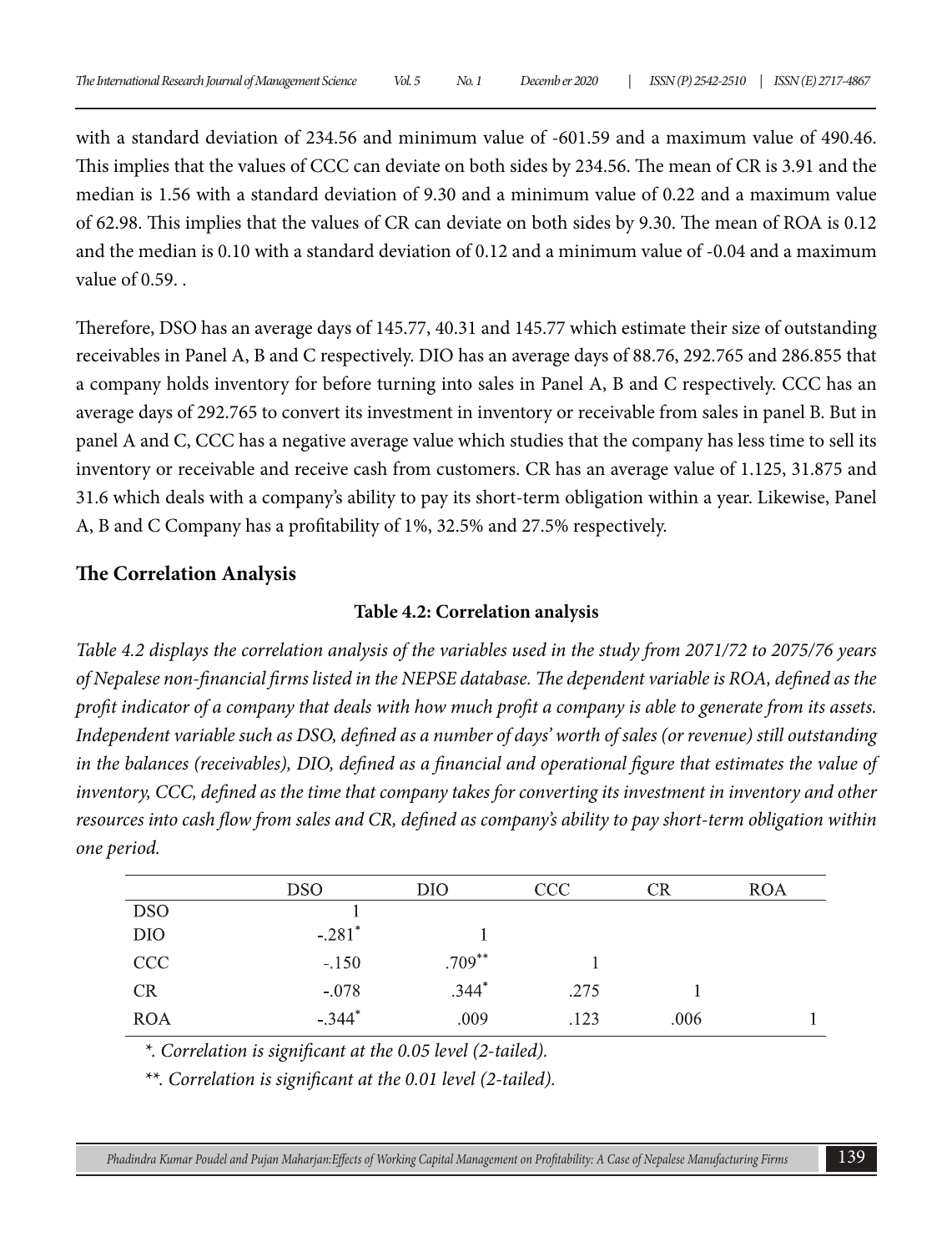Table 4.2 explains the correlation of effects of working capital management on profitability of companies of Nepal. The major focus is given to Days sales outstanding (DSO), Days inventory outstanding (DIO), Cash conversion cycle (CCC), and Current ratio (CR). From the table, it can be implied that CCC is found to be a very weak positive correlation with ROA i.e. 0.123. Likewise, CR and ROA have also a very weak positive correlation with each other with 0.006. Similarly, DIO and ROA also have a very weak positive correlation with each other with 0.009. There is a very weak negative correlation between DSO and ROA with -0.344. Likewise, there is a weak correlation between CCC and DIO with CR i.e. 0.275 and 0.344 respectively. Moreover, there is a very weak negative correlation with DSO and CR i.e. -0.078 and with DSO and CCC i.e. -0.150. Similarly, there is a strong positive correlation between DIO and CCC i.e. 0.709. Higher the correlation higher would be the misinterpretation i.e. case of multicollinearity rise from 0.8(Silwal, 2016). Finally, there is a weak negative correlation between DSO and DIO i.e. -0.281.

Therefore, CR, CCC and DIO is found have positive correlation with ROA whereas DSO is found to have negative correlation with ROA. CR increases liquidity due to which cash in hand is increased and short term opportunity can be grabbed which enhances profitability. CCC is found to have positive correlation as it increases receivable and inventory which decreases payables. This result in the increase of sales and so as the profitability. DIO is found to be positive correlation due to decrease in inventory and increase in sales which enhance the profitability. Similarly, DSO is negative correlation due to increase in receivable which increases bad debt. An increase in bad debt has negative correlation with ROA.

## **Regression Analysis**

## **Table 4.3 Regression analysis**

*Table 4.3 displays the results based on pooled cross selection data of 2071/72 to 2075/76 years of Nepalese non-financial firms listed in the NEPSE database by using linear regression. The regression equation is: Y = a + b1x1 + b2x2 + b3x3 + b4x4 where, Y is the dependent variable i.e. ROA, defined as the profit indicator of the company which deals with how much profit a company can generate from its assets and x1, x2, x3 and x4 are independent variables such as DSO, defined as the number of days' worth of sales (or revenue) still outstanding in the balances (receivables), DIO, defined as the financial and operational figure that estimates the value of inventory, CCC, defined as the time that company takes for converting its investment in inventory and other resources into cash flow from sales and CR, defined as company's ability to pay shortterm obligation within one period respectively. Panel A shows the result of description of sample firms less than 6 percent, panel B shows the result of description of the sample more than 6 percent and panel C shows the result of description of a sample of a combination of both panels.*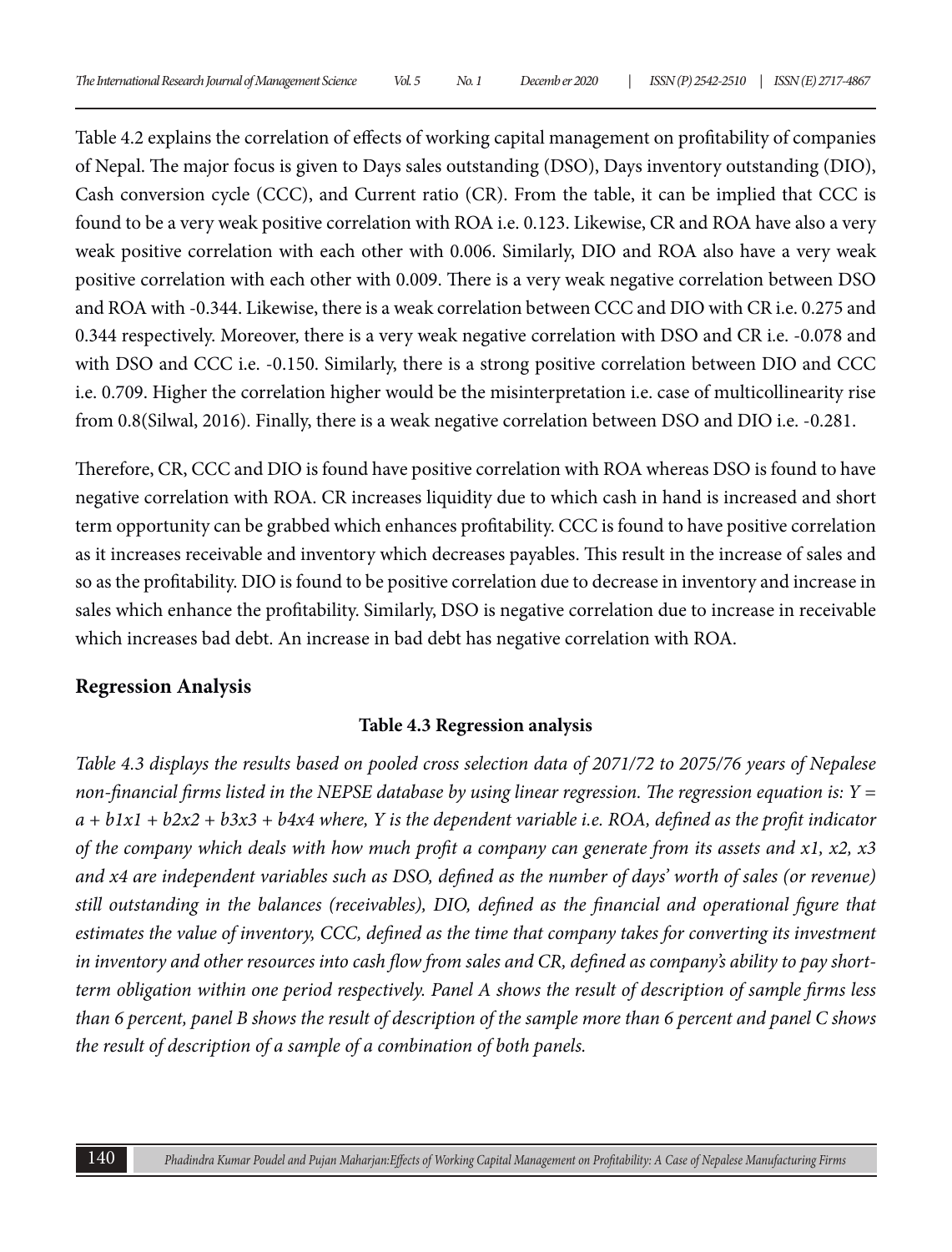| Panel A: Regression analysis of sample firms less than 6% profit |            |               |               |              |              |         |       |              |  |
|------------------------------------------------------------------|------------|---------------|---------------|--------------|--------------|---------|-------|--------------|--|
| Mod                                                              |            |               |               |              |              | Adj     | $F-$  | P-<br>value/ |  |
| el                                                               | Alpha      | <b>DSO</b>    | DIO           | CCC          | <b>CR</b>    | $R^2$   | value | sig          |  |
| 1                                                                | 0.027      | $-0.44$       |               |              |              | 0.132   | 3.121 | 0.101        |  |
|                                                                  | (2.704)    | $(-1.767*)$   |               |              |              |         |       |              |  |
| $\mathfrak{2}$                                                   | 0.011      |               | 0.126         |              |              | $-0.06$ | 0.211 | 0.653        |  |
|                                                                  | (0.943)    |               | (0.46)        |              |              |         |       |              |  |
|                                                                  |            |               |               |              |              |         |       |              |  |
| 3                                                                | 0.014      |               |               | $-0.009$     |              | 0.077   | 0.001 | 0.974        |  |
|                                                                  | (1.763)    |               |               | $(-0.033)$   |              |         |       |              |  |
| $\overline{4}$                                                   | $-0.02$    |               |               |              | 0.694        | 0.442   | 12.08 | 0.004        |  |
|                                                                  | $(-1.742)$ |               |               |              | $(3.476***)$ |         |       |              |  |
| 5                                                                | 0.051      | $-0.802$      | $-0.479$      |              |              | 0.174   | 2.477 | 0.126        |  |
|                                                                  | (2.412)    | $(-2.164**)$  | $(-1.293)$    |              |              |         |       |              |  |
|                                                                  |            |               |               |              |              |         |       |              |  |
| 6                                                                | 0.005      |               | 0.266         | $-0.197$     |              | 0.125   | 0.22  | 0.805        |  |
|                                                                  | (0.296)    |               | (0.663)       | $(-0.492)$   |              |         |       |              |  |
| 7                                                                | $-0.03$    |               |               | $-0.343$     | 0.832        | 0.511   | 8.304 | 0.005        |  |
|                                                                  | $(-2.435)$ |               |               | $(-1.682*)$  | $(4.075***)$ |         |       |              |  |
| 8                                                                | 0.141      | $-1.876$      | $-2.154$      | 1.221        |              | 0.417   | 4.339 | 0.03         |  |
|                                                                  | (3.455)    | $(-3.488***)$ | $(-2.867***)$ | $(2.449***)$ |              |         |       |              |  |
| 9                                                                | $-0.031$   |               | 0.044         | $-0.372$     | 0.825        | 0.467   | 5.094 | 0.019        |  |
|                                                                  | $(-2.074)$ |               | (0.156)       | $(-1.329)$   | $(3.788***)$ |         |       |              |  |
| 10                                                               | 0.054      | $-0.991$      | $-1.154$      | 0.441        | 0.526        | 0.512   | 4.666 | 0.022        |  |
|                                                                  | (0.877)    | $(-1.413)$    | $(-1.297)$    | (0.695)      | $(1.769*)$   |         |       |              |  |

*t = Values are present in parenthesis, \* 10% significance level, \*\* 5% level of significance, \*\*\*1% level of significance*

Panel A of Table 4.3 has been developed to display the overall impact of independent variables taken in the study with the dependent variable that is the ROA which further assists to analyze the significance of data in the study. The panel is developed into various models where individual variables are taken first and then comprised into different models to find comprehensive impact between independent and dependent variables. The regression model of independent variables DSO, DIO, CCC, and CR is presented in the given panel. The first four models include one of the four independent variables or explanatory variables at a time. Model 5 includes two variables i.e. DSO and DIO whereas model 6 includes DIO and CCC. Similarly, in model 7 two independent variables i.e. CCC and CR are explained. However, in model 8 and 9 three independent variables are included which is explained as follows DSO, DIO, and CCC whereas DIO, CCC, and CR respectively. Lastly, in model 10 all the four independent variables DSO, DIO, CCC, and CR are presented simultaneously. In Model 10 while all the variables are included CR is found to be significant. The result suggests that CR is more important than DSO, DIO, and CCC. Model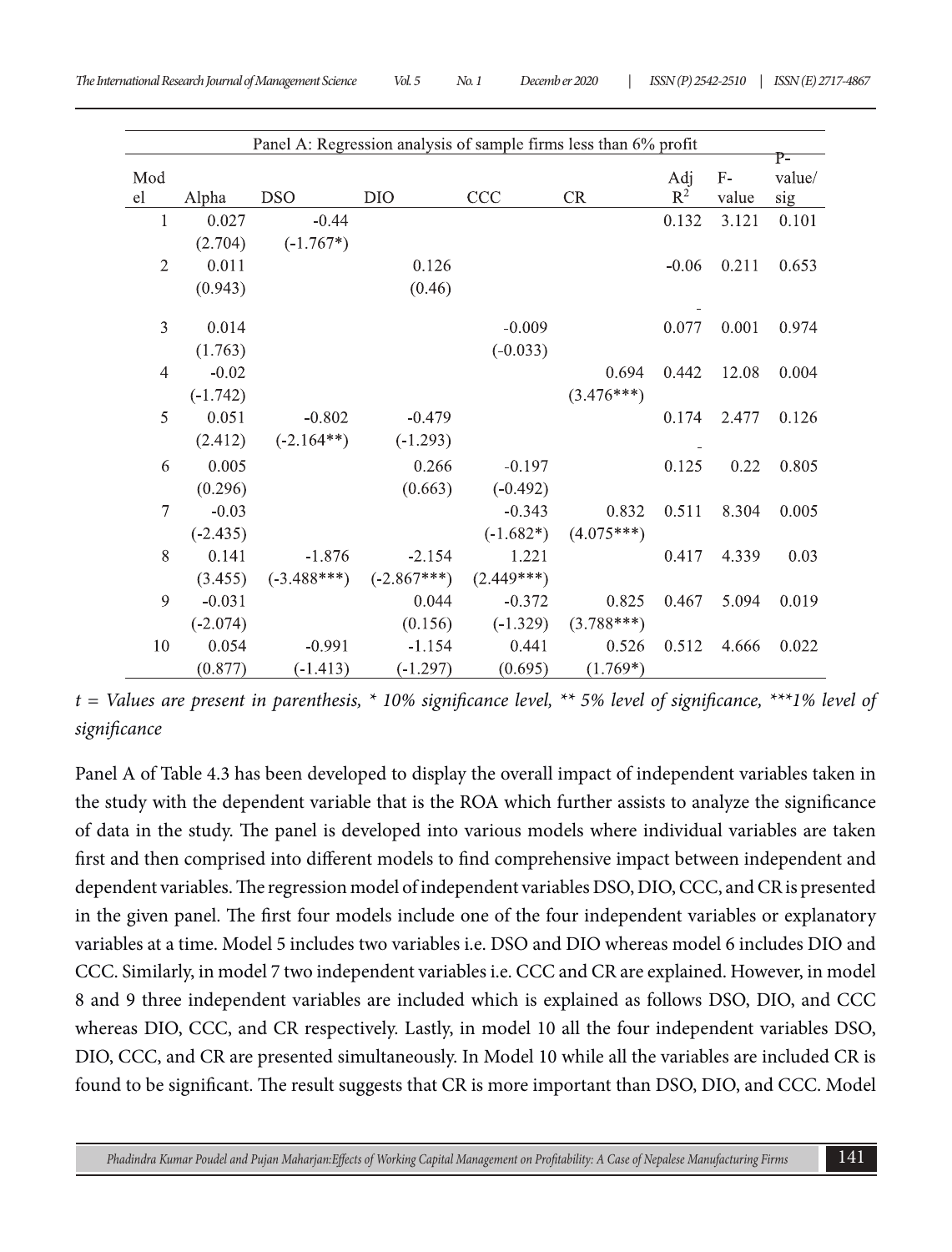2 and 4 have a positive beta coefficient for DIO and CR. However, in models 1 and 3 beta coefficient for DSO and CCC is negative. In Model 10 while all the variables are included CR is found to be significant. The result suggests that CR is more important than DSO, DIO, and CCC.

| Panel B: Regression analysis of sample firms more than 6% profit |         |              |            |         |            |           |       |        |  |  |
|------------------------------------------------------------------|---------|--------------|------------|---------|------------|-----------|-------|--------|--|--|
|                                                                  |         |              |            |         |            |           |       | $P-$   |  |  |
|                                                                  |         |              |            |         |            |           | $F-$  | value/ |  |  |
| Model                                                            | Alpha   | <b>DSO</b>   | DIO        | CCC     | CR         | Adj $R^2$ | value | sig    |  |  |
| 1                                                                | 0.254   | $-0.307$     |            |         |            | 0.067     | 3.436 | 0.073  |  |  |
|                                                                  | (5.011) | $(-1.854*)$  |            |         |            |           |       |        |  |  |
| $\mathfrak{2}$                                                   | 0.177   |              | $-0.098$   |         |            | $-0.02$   | 0.322 | 0.574  |  |  |
|                                                                  | (6.602) |              | $(-0.567)$ |         |            |           |       |        |  |  |
| 3                                                                | 0.167   |              |            | 0.036   |            | $-0.029$  | 0.042 | 0.839  |  |  |
|                                                                  | (8.264) |              |            | (0.205) |            |           |       |        |  |  |
| $\overline{4}$                                                   | 0.176   |              |            |         | $-0.155$   | $-0.006$  | 0.811 | 0.374  |  |  |
|                                                                  | (7.92)  |              |            |         | $(-0.901)$ |           |       |        |  |  |
| 5                                                                | 0.262   | $-0.303$     | $-0.084$   |         |            | 0.045     | 1.803 | 0.181  |  |  |
|                                                                  | (4.896) | $(-1.806*)$  | $(-0.498)$ |         |            |           |       |        |  |  |
| 6                                                                | 0.204   |              | $-0.365$   | 0.33    |            | $-0.012$  | 0.801 | 0.458  |  |  |
|                                                                  | (5.735) |              | $(-1.249)$ | (1.13)  |            |           |       |        |  |  |
| 7                                                                | 0.178   |              |            | 0.101   | $-0.19$    | $-0.027$  | 0.546 | 0.584  |  |  |
|                                                                  | (7.837) |              |            | (0.546) | $(-1.025)$ |           |       |        |  |  |
| 8                                                                | 0.309   | $-0.347$     | $-0.429$   | 0.431   |            | 0.083     | 2.028 | 0.13   |  |  |
|                                                                  | (5.084) | $(-2.077**)$ | $(-1.533)$ | (1.526) |            |           |       |        |  |  |
| 9                                                                | 0.21    |              | $-0.334$   | 0.362   | $-0.165$   | $-0.019$  | 0.793 | 0.507  |  |  |
|                                                                  | (5.781) |              | $(-1.13)$  | (1.225) | $(-0.887)$ |           |       |        |  |  |
| 10                                                               | 0.311   | $-0.337$     | $-0.401$   | 0.455   | $-0.139$   | 0.072     | 1.656 | 0.186  |  |  |
|                                                                  | (5.084) | $(-2.003**)$ | $(-1.412)$ | (1.591) | $(-0.784)$ |           |       |        |  |  |

*t = Values are present in parenthesis, \* 10% significance level, \*\* 5% level of significance, \*\*\*1% level of significance*

Panel B of Table 4.3 has been developed to display the overall impact of independent variables taken in the study with the dependent variable that is the ROA which further assists to analyze the significance of data in the study. The panel is developed into various models where individual variables are taken first and then comprised into different models to find comprehensive impact between independent and dependent variables. The regression model of independent variables DSO, DIO, CCC, and CR is presented in the given table. The first four models include one of the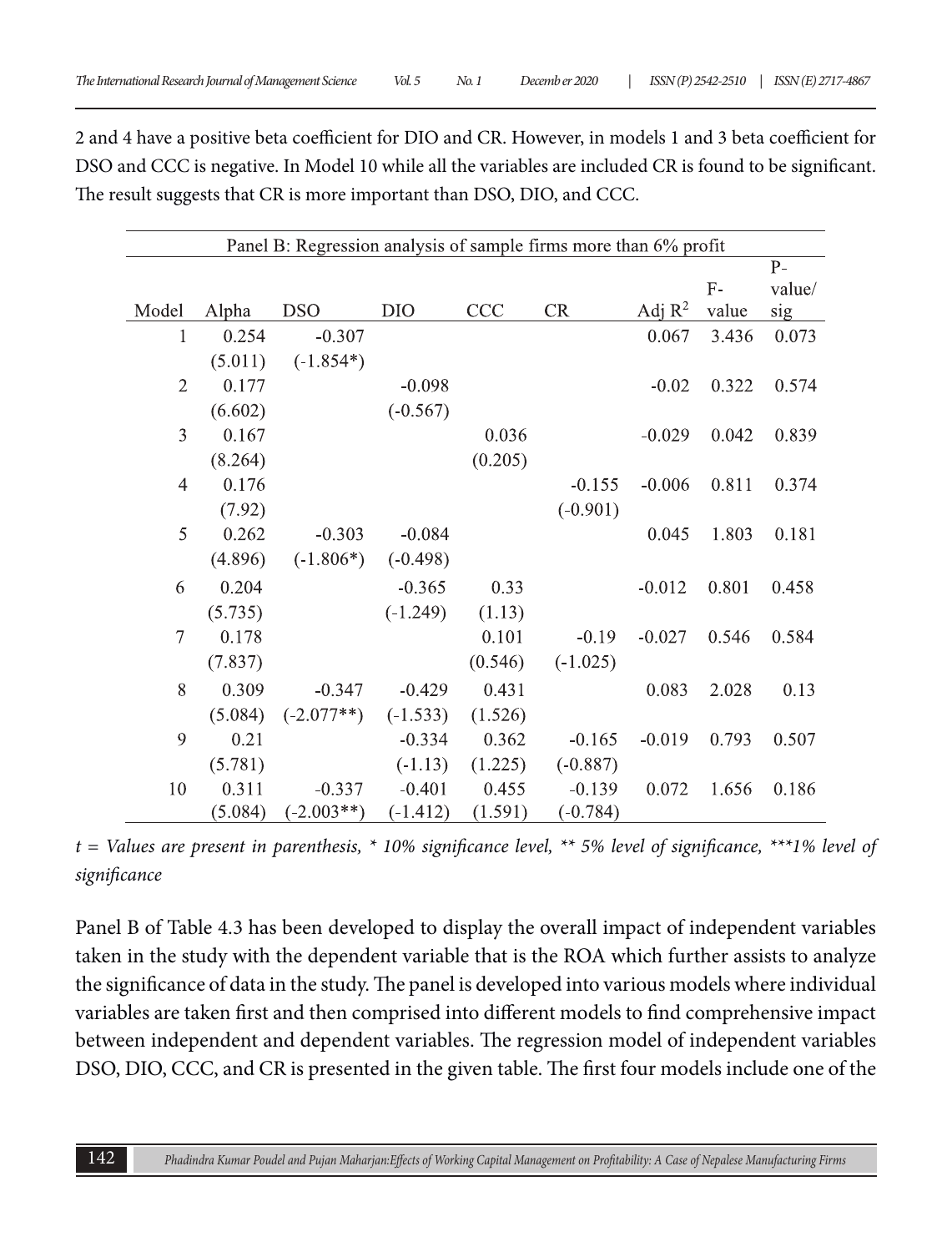four independent variables or explanatory variables at a time. Model 5 includes two variables i.e. DSO and DIO whereas model 6 include DIO and CCC. Similarly, in model 7 two independent variables i.e. CCC and CR are explained. However, in model 8 and 9 three independent variable is included which is explained as follows DSO, DIO, and CCC whereas DIO, CCC, and CR respectively. Lastly, in model 10 all the four independent variables DSO, DIO, CCC, and CR are presented simultaneously. In model 10 DSO is significant at a 1% significance level among other variables. Model 1, 2, and 4 have a negative beta coefficient for DSO, DIO, and CR. However, in model 2 beta coefficient for CCC is positive.

| Panel C: Regression analysis of full sample |         |               |            |         |            |                    |         |               |
|---------------------------------------------|---------|---------------|------------|---------|------------|--------------------|---------|---------------|
|                                             |         |               |            |         |            |                    |         |               |
| Model                                       | Alpha   | <b>DSO</b>    | <b>DIO</b> | CCC     | CR         | Adj $\mathbb{R}^2$ | F-value | $P-value/sig$ |
| 1                                           | 0.161   | $-0.344$      |            |         |            | 0.1                | 6.437   | 0.014         |
|                                             | (7.138) | $(-2.537***)$ |            |         |            |                    |         |               |
| 2                                           | 0.121   |               | 0.009      |         |            | $-0.021$           | 0.004   | 0.95          |
|                                             | (5.162) |               | (0.062)    |         |            |                    |         |               |
| 3                                           | 0.123   |               |            | 0.123   |            | $-0.005$           | 0.743   | 0.393         |
|                                             | (7.069) |               |            | (0.862) |            |                    |         |               |
| $\overline{4}$                              | 0.121   |               |            |         | 0.006      | $-0.021$           | 0.002   | 0.966         |
|                                             | (6.393) |               |            |         | (0.043)    |                    |         |               |
| 5                                           | 0.174   | $-0.371$      | $-0.095$   |         |            | 0.089              | 3.406   | 0.042         |
|                                             | (5.78)  | $(-2.609***)$ | $(-0.67)$  |         |            |                    |         |               |
| 6                                           | 0.141   |               | $-0.158$   | 0.235   |            | $-0.014$           | 0.668   | 0.518         |
|                                             | (4.805) |               | $(-0.773)$ | (1.154) |            |                    |         |               |
| $\tau$                                      | 0.125   |               |            | 0.132   | $-0.03$    | $-0.026$           | 0.384   | 0.683         |
|                                             | (6.422) |               |            | (0.876) | $(-0.2)$   |                    |         |               |
| 8                                           | 0.2     | $-0.385$      | $-0.293$   | 0.273   |            | 0.109              | 2.997   | 0.04          |
|                                             | (5.722) | $(-2.733***)$ | $(-1.483)$ | (1.421) |            |                    |         |               |
| 9                                           | 0.141   |               | $-0.156$   | 0.236   | $-0.005$   | $-0.036$           | 0.436   | 0.728         |
|                                             | (4.731) |               | $(-0.74)$  | (1.142) | $(-0.032)$ |                    |         |               |
| 10                                          | 0.2     | $-0.385$      | $-0.293$   | 0.273   | 0.002      | 0.089              | 2.199   | 0.084         |
|                                             | (5.644) | $(-2.703***)$ | $(-1.434)$ | (1.407) | (0.013)    |                    |         |               |

*t = Values are present in parenthesis, \* 10% significance level, \*\* 5% level of significance, \*\*\*1% level of significance*

Panel C of Table 4.3 has been developed to display the overall impact of independent variables taken in the study with the dependent variable that is the ROA which further assists to analyze the significance of data in the study. The panel is developed into various models where individual variables are taken first and then comprised into different models to find comprehensive impact between independent and dependent variables. The regression model of independent variables DSO, DIO, CCC, and CR is presented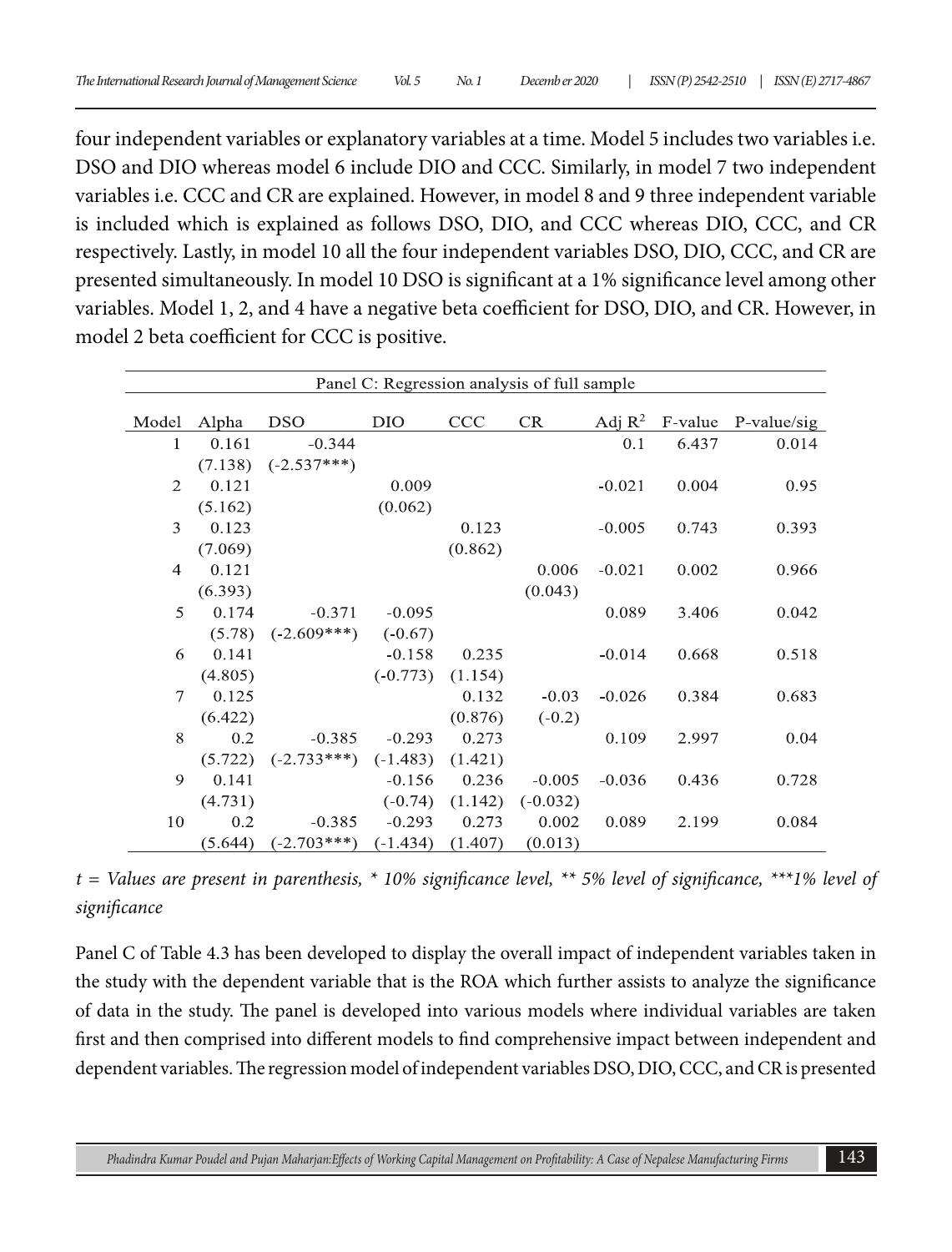in the given table. The first four models include one of the four independent variables or explanatory variables at a time. Model 5 includes two variables i.e. DSO and DIO whereas model 6 includes DIO and CCC. Similarly, in model 7 two independent variables i.e. CCC and CR are explained. However, in model 8 and 9 three independent variables are included which is explained as follows DSO, DIO, and CCC whereas DIO, CCC, and CR respectively. Lastly, in model 10 all the four independent variables DSO, DIO, CCC, and CR are presented simultaneously. In Model 10 DSO is found to be significant at a 1% level of significance which indicates DSO is more important than other variables. Model 2, 3 and 4 have positive beta coefficient for DIO, CCC, and CR. However, in model 1 beta coefficient for DSO is negative.

Therefore, the results of the study show that CR has positive impact on ROA along with significant relationship with the Return on Assets. This indicates that increase in CR deals with increase in liquidity which increases cash in hand and helps to grab the short-term opportunity which enhances the positive impact on profitability. Similarly, CCC has positive impact on ROA but insignificant relationship. In the study, an increase in CCC deals with an increase in receivable and inventory and decrease in payable. This results in the higher sales and on the contrary positive impact on profitability. Likewise, DSO have a negative impact on profitability and has insignificant relationship with profitability (ROA) due to the increase in DSO which results an increase in receivable and increase in receivable increases bad debt. Therefore, Increase in bad debt results in the decrease of profitability. An increase in DIO results an increase of inventory and increase in inventory deals with the less sales. Less sales due to an increase in inventory results in the negative insignificant relationship with profitability. Hence, DIO has n negative impact on profitability and has insignificant relationship with ROA.

## **Conclusion**

The purpose of the study was to study the effect of working capital management on profitability of selected 10 companies of Nepal and to what extent the selected factors affect the profitability during the period. The research question was to find out the effect of DSO, DIO, CCC, and CR on profitability. Based on prior local and international studies, key explanatory variables were identified. By using descriptive, correlation, and regression analysis and by performing portfolio of companies based on profitability i.e. profitability has been categorized into the different group based on companies having profit less than six percent as per year, profit more than six percentage and combination of both. In the base of it, following result has been drawn respectively.

In companies having a profit of less than six percentage, there is a negative impact of DSO and DIO in ROA and a positive impact of CCC and CR in ROA. Here CR only has a significant relationship between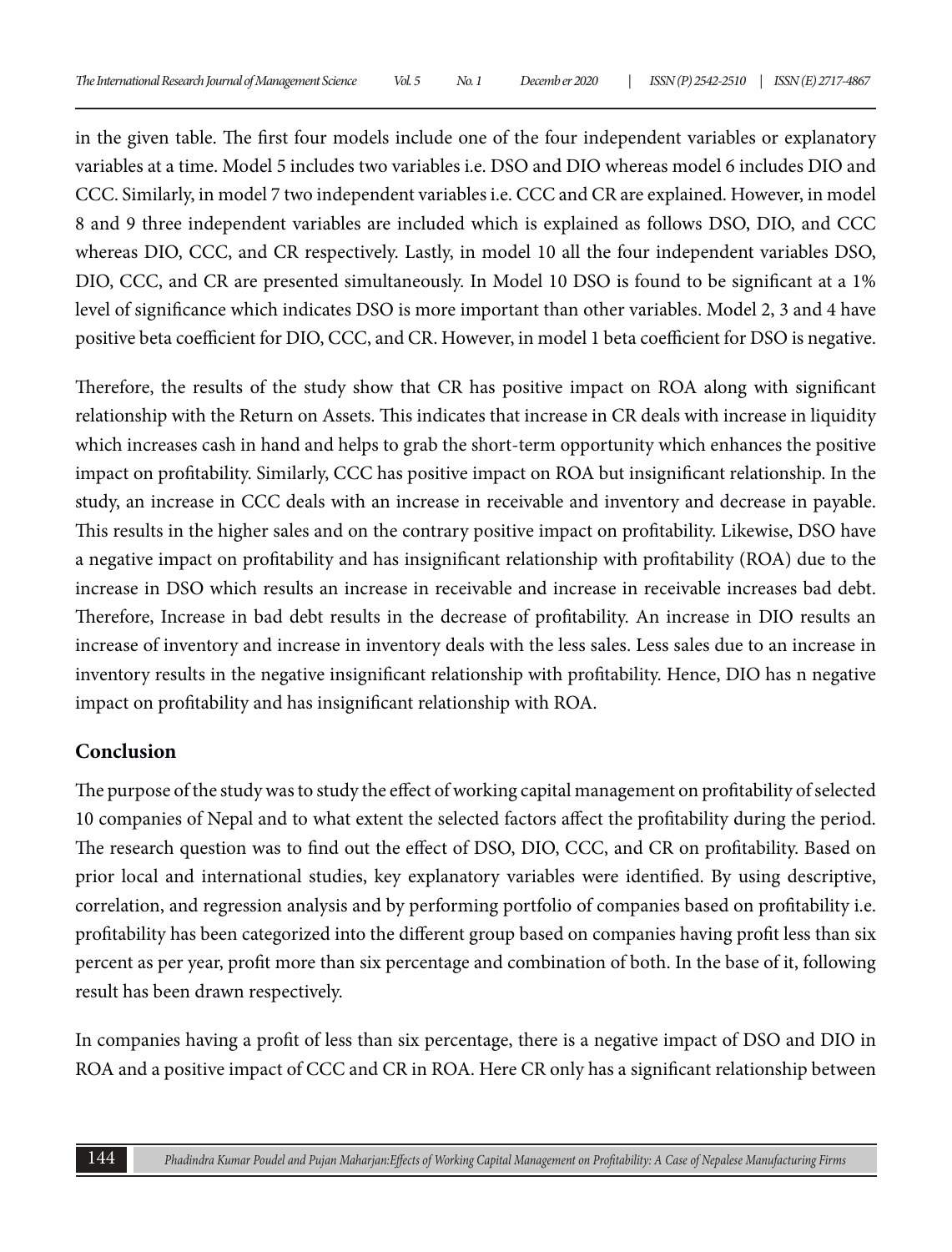ROA at a 10% significant level i.e. higher the CR higher the ROA and vice versa. While other independent variables i.e. DSO. DIO and CCC are insignificant with ROA. The current ratio is seen to have a positive significant relationship with profitability this might have occurred because companies in this portfolio might have kept current assets for their daily performance, which might help in an increasing inventory of higher sales goods and increase profit.

Similarly, in companies having a profit of more than six percentage, there is a negative impact of DSO, DIO, and CR in ROA and a positive impact of CCC in ROA. Here independent variable DSO only has a negative significant relationship between ROA at a 5% negative significant level i.e. higher the DSO lower the ROA and vice versa. While other independent variables i.e. DIO, CCC, and CR are insignificant with ROA. Likewise, in a combination of companies having both profits more and less than six percentage, there is a negative impact of DSO and DIO in ROA and a positive impact of CCC and CR in ROA. Here independent variable DSO only has a negative significant relationship between ROA at 1% negative significant level i.e. higher the DSO lower the ROA and vice versa. While other independent variables i.e. DIO, CCC, and CR are insignificant with ROA. Days sales outstanding is seen to have a negative significant relationship with profitability in a sample of more than 6% profit portfolio and combination portfolio. This might have occurred because companies in this portfolio might have a high account receivable in their business, which might increase bad debt in business and decrease profit. Finally, the results of the study uncovered new evidence from a Nepalese perspective, which can be considered valuable in the non-financial firms. The study reveals the different factors which impact financial performance of profitability.

## **Recommendations for Future Research**

Based on learning insights gained through this research, I would like to suggest for this research initiative to be carried out by the researcher of future endeavors.

Studies should be done about working capital management in firm from specific sectors to be able to generalize the findings. Other categories of listed institutions also have a section of working capital management and a study should be done on the effect of working capital management on their profitability based on the findings of this study. Further, study on the effect of working capital management on profitability should be done with more firms including those not listed and include all the sectors and extend the period of study. Lastly, future researchers are advised to adopt other sets of WCM indicators to test how respective practices influence the companies' financial performance. This will significantly contribute towards establishing a comprehensive scholarly opinion relating to corporate finances and WCM modifications.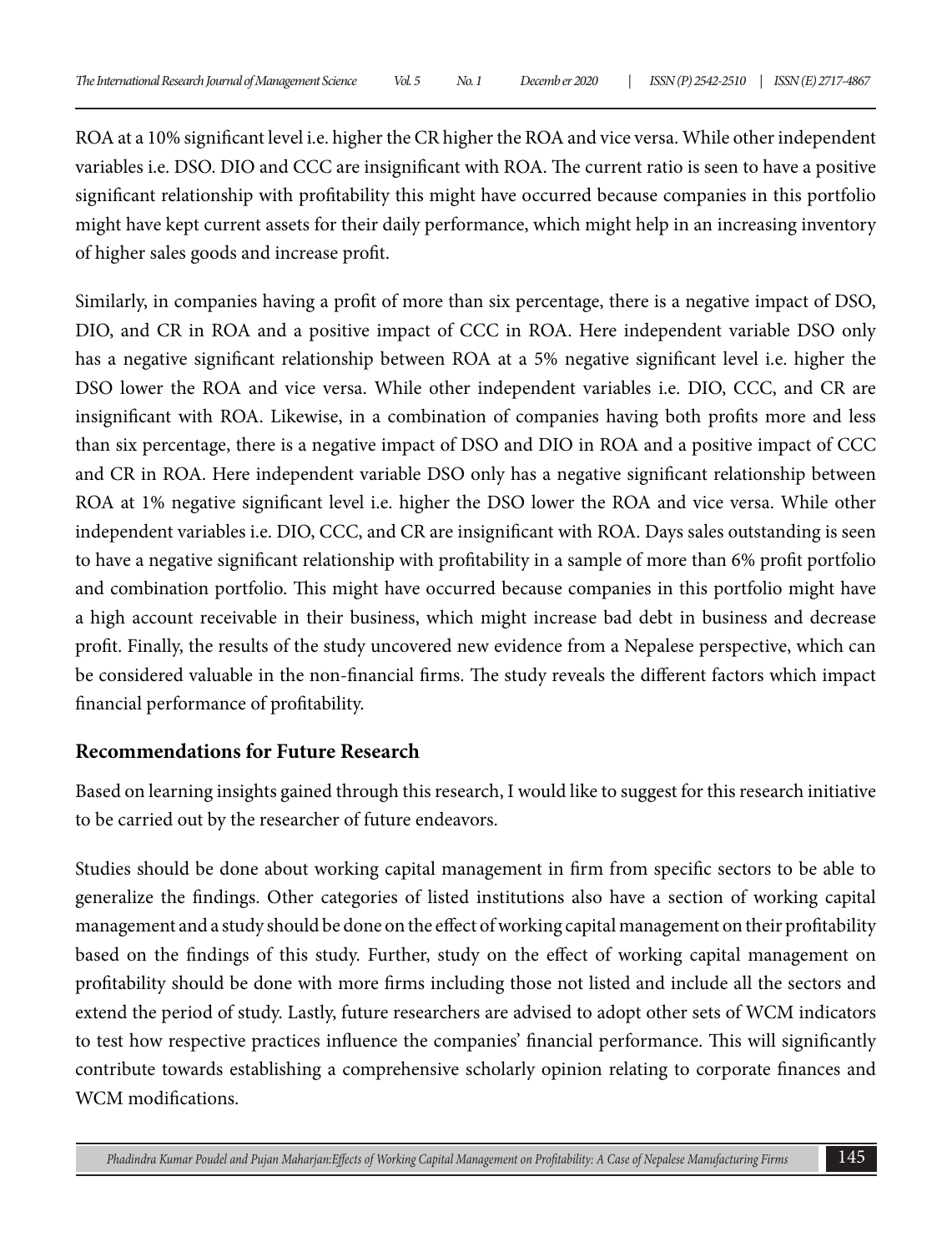One aspect that might not be studied in this research that would be of interest i.e. is to study the listed companies in Nepal, such as a family-owned company that might not have great pressure on their profitability. These companies by much have room for working capital management that led to higher profitability.

### **References**

- Adekola, A., Samy, M., & Knight, D. (2017). Efficient working capital management as the tool for. *Int. J. Business and Globalisation* , 251-275.
- Bhatia, S., & Srivastava, A. (2016). Working Capital Management and Firm Performance in Emerging Economies: Evidence from India. *Management and Labour Studies* , 1-17.
- Deloof, M. (2003). Does working capital management affect profitability of Belgian firms? *Journal of Business Finance & Accounting* , 537-587.
- Eljelly, A. (2004). Liquidity-Profitability tradeoff: An empirical investigation in an emerging market. *International Journal of Commerce and Management,14*(2), 48-61.
- Garcia-Teruel, P. J., & Martinez-Solano, P. (2007). Effects of working capital management on SME profitability. *International Journal of Managerial Finance* , 164-177.
- Gitman. L. J. (2002). *Principle Of Managerial Finance* (10<sup>th</sup> Edition ed.), Prentice Hall, New Delhi.
- Iqbal, A., & Wang, Z. (2018). Effect of Working Capital Management on Profitability. Qingdao, Shandong, China.
- Lyngstadaas, H., & Terje, B. (2016). "Working capital management: evidence from Norway. *International Journal of Managerial Finance* , 295-313.
- Madushanka, K., & Jathurika, M. (2018). The Impact of Liquidity Ratios on Profitability. *International Research Journal of Advanced Engineering and Science* , 157-161.
- Nwude, E. C., Agbo, E. I., & Ibe, C. (2018). Effect of Cash Conversion Cycle on the Profitability of Public Listed Insurance Companies. *International Journal of Economics and Financial Issues* , 111-117.